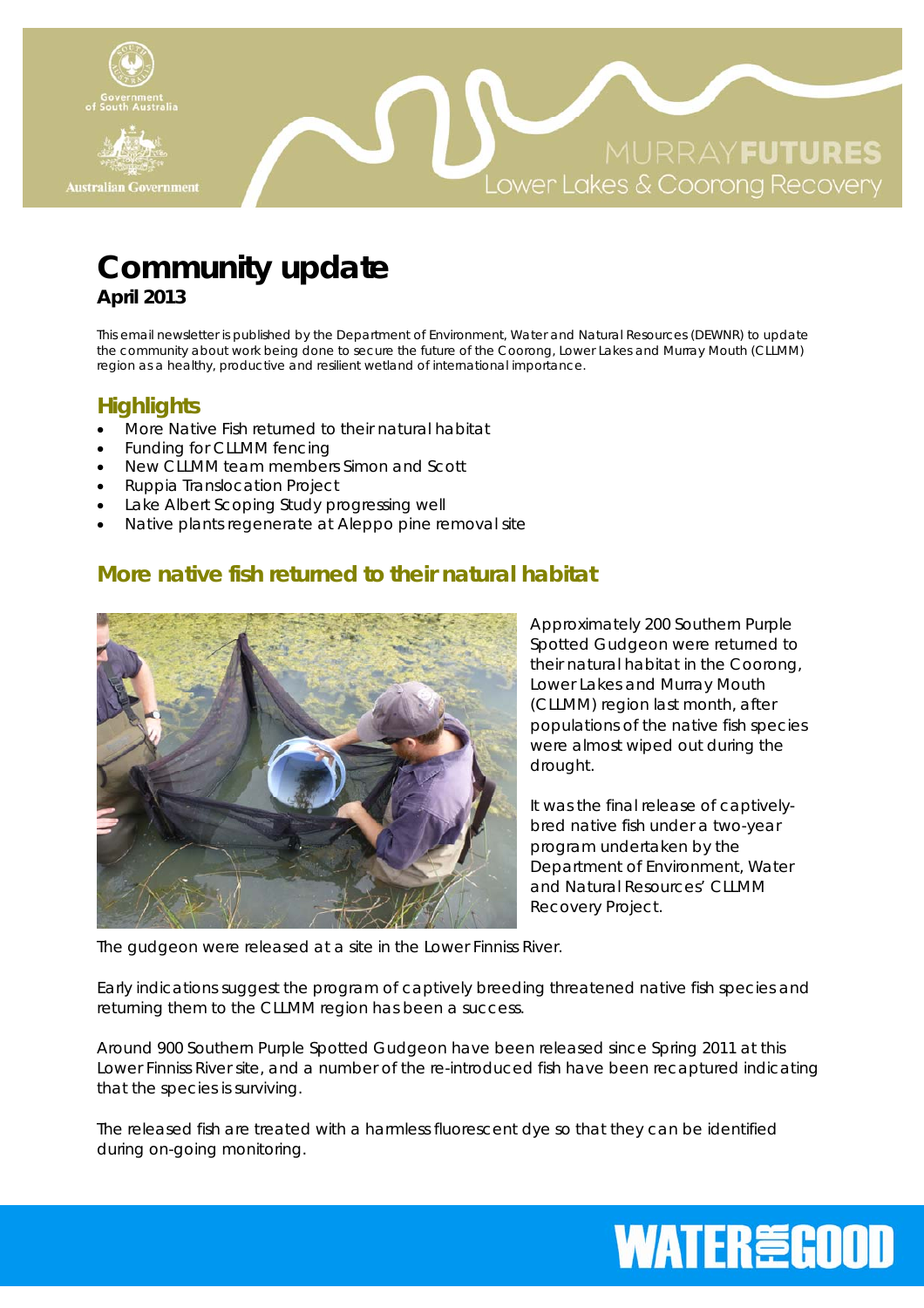The 200 fish released last month will further boost the population, which came dangerously close to disappearing at the height of the recent drought across the Murray-Darling Basin.

The Southern Purple Spotted Gudgeon and other native fish species such as the Yarra Pygmy Perch and the Murray Hardyhead are key elements of the CLLMM region's ecological character.

SARDI, the SA Murray-Darling Basin NRM Board, the SA Museum, Flinders University, Aquasave Consultants, and Native Fish Australia (SA) have also been significant contributors to the effort to repopulate the native fish species in the CLLMM region.

### **Funding for CLLMM fencing**

Grants are now available for landholders in the CLLMM region for fencing to protect revegetation work and exposed shorelines from livestock.

Since July 2011, the fencing program – previously managed by the Goolwa to Wellington LAP – has delivered more than 26 kilometres of shoreline fencing and more than 40 stock watering points.

The CLLMM Recovery Project is now managing the fencing program, and has established a set of detailed guidelines to ensure the funding delivers the best possible environmental guidelines.

To be considered for a grant, a landholder must:

- own a property within the CLLMM region (within five kilometres of the lakes) that has unprotected shorelines (either lake or tributary) that would benefit from fencing
- ensure that all fencing is constructed within, or on, the border of a property owned by the landholder
- graze stock (or have potential to graze stock in the future) at the site where the fencing is proposed
- allow Ngarrindjeri representatives to undertake a heritage inspection of the alignment of the proposed fencing, and allow DEWNR representatives to undertake site inspections or audits at the site of the proposed fencing
- agree that wherever possible, the fence line is to be constructed on cleared land and will not disturb native vegetation
- agree that to protect the Lower Lakes or their tributaries, the fencing must be constructed 15 metres (or more) from the 0.75 AHD lake level or high water mark, respectively.

Eligible landholders can apply for the following grants:

- up to \$4,000 per kilometre to fence off revegetated and/or regenerating remnant areas by erecting revegetation fencing
- up to \$6,000 per kilometre for shoreline fencing to protect shoreline areas from stock
- up to \$800 to construct watering points.

Funding is available to contribute to fencing projects relating to CLLMM Restoration Program vegetation sites. This fencing must protect remnant vegetation or proposed revegetation sites.

Further information about the CLLMM fencing programs is available from Scott Butler on (08) 8204 9336 or scott.butler@sa.gov.au

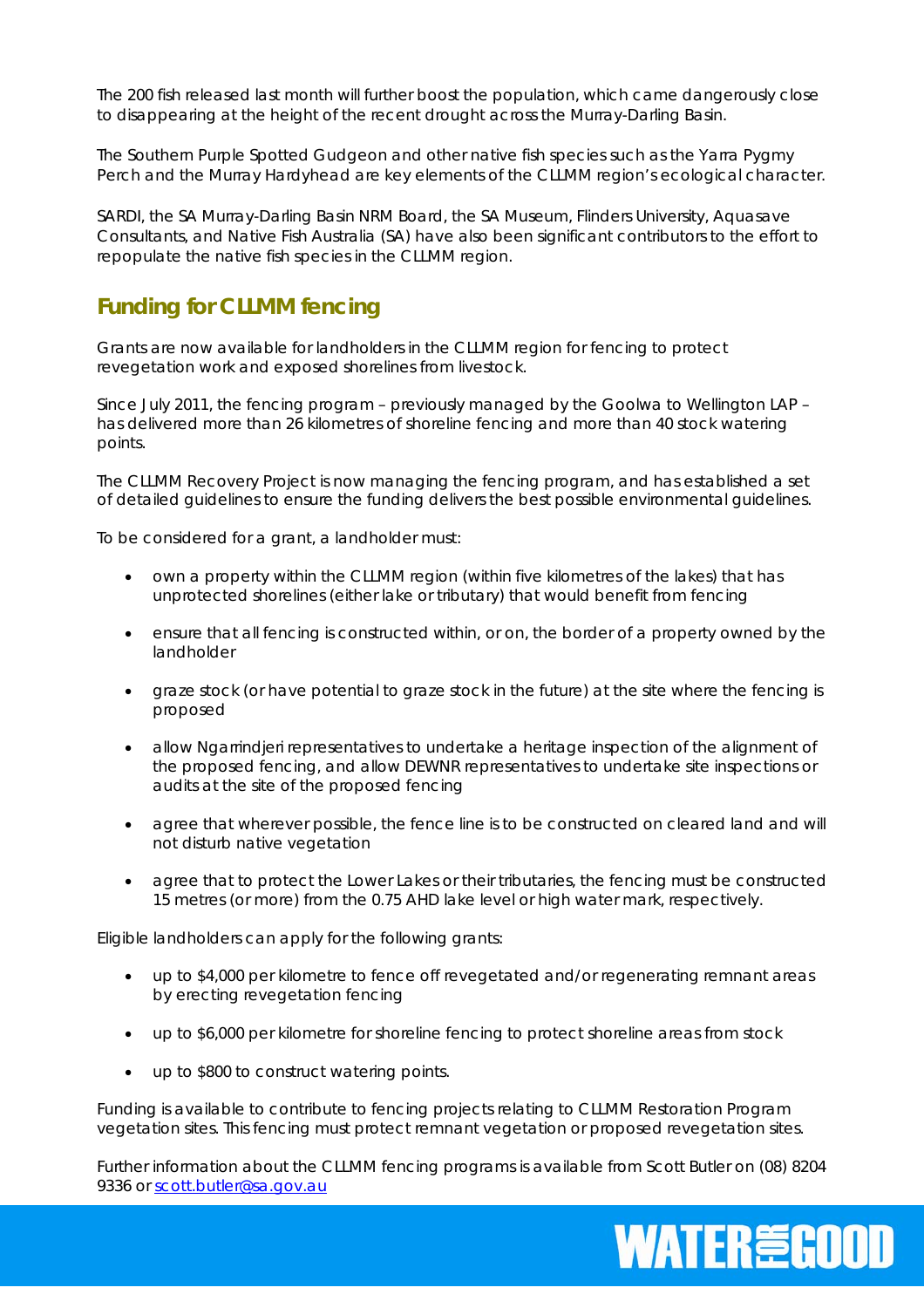## **New CLLMM Team Members Scott and Simon**

**Simon Cheers** and **Scott Butler** have recently joined the CLLMM Recovery Project, and will be working with the community to plan and deliver vital revegetation projects throughout the region.

**Simon** has joined the team from DEWNR's Fire Management unit, where he prepared ecological impact assessments for prescribed burns in the Mouth Lofty Ranges.

In 2009, Simon managed a key project to assist in delivering limestone to Currency Creek and the Finniss River as part of work to prevent widespread acidification across the CLLMM region.

He was also involved in the first year of the community revegetation project, working with Leah Sullivan from the Goolwa to Wellington LAP.



Simon will primarily be involved with developing site plans for commercial planting, as well as assisting with the implementation of a range of smaller, targeted revegetation projects.

**Scott** has joined the CLLMM Recovery Project's vegetation team as a Field Operations Officer, and will work directly with landholders, contractors, community members, and local councils to ensure the planting projects run as efficiently and effectively as possible.



Scott is also managing a Fencing Incentive Grant Program which will help to deliver fencing to protect revegetated sites and unprotected lake shorelines.

Scott grew up on a farm at Waitpinga, and studied biodiversity and conservation at Flinders University. He has previously worked with Greening Australia as a Green Corps team leader, and at Boyd's Bay Revegetation Services as a bushcare worker.

Before joining the CLLMM team, Scott was an environment officer at the Department of Planning, Transport and Infrastructure.

Both Scott and Simon are welcome additions to the CLLMM team.

#### *Ruppia* **Translocation Project**

The Ruppia Translocation project- part of the CLLMM Recovery project- is aimed at reestablishing a native seagrass species critical to the ecology of the Coorong has begun.

Beds of *Ruppia tuberosa* were once wide-spread in the Coorong's South Lagoon, providing an important food source for migratory waterbirds, and habitat and food for invertebrates and fish. However, inadequate flows of fresh water to the region, especially during the recent drought, have wiped out much of the *Ruppia* in the South Lagoon.

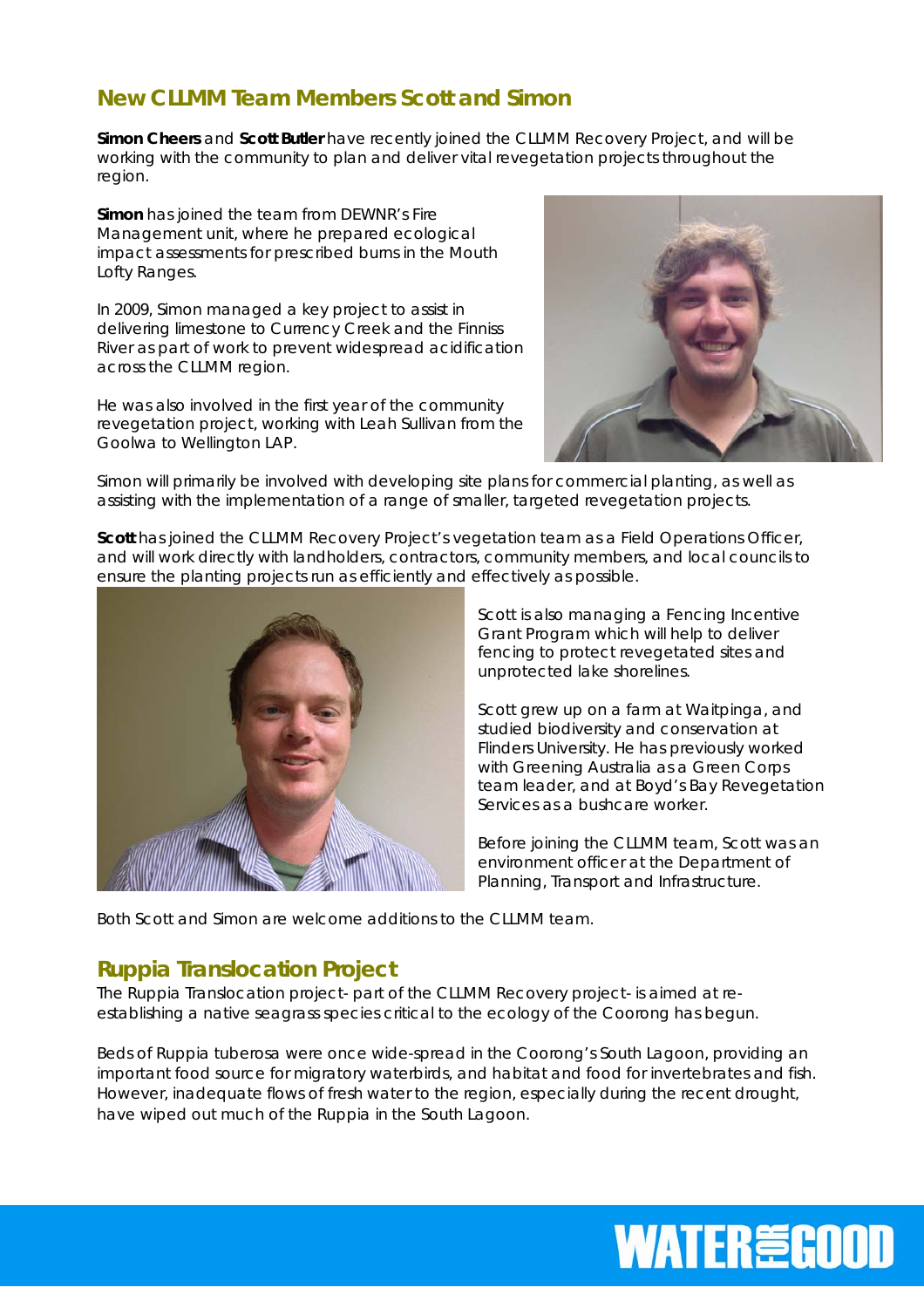The project builds on the *Ruppia* monitoring and research work undertaken by the University of Adelaide's Associate Professor David Paton.

Improved water conditions suitable for the seagrass have returned, however the natural seed bank became severely depleted during the drought, and populations have not naturally recolonised on a large scale.

The first stage of translocation project involves taking dry sediment containing *Ruppia tuberosa* seeds from Lake Cantara, in the Coorong National Park, and sowing that sediment into mudflats on the eastern side of the Coorong's South Lagoon. This should help to increase *Ruppia* populations in the northern part of the South Lagoon during winter, and in turn increase habitat and food sources for the region's bird, fish, and invertebrate species.

The translocation has taken place during February to early April, to take advantage of the drier seasons.

The *Ruppia* Restoration Project is working closely with Associate Professor Paton, DEWNR Rangers, and the region's Traditional Owners, the Ngarrindjeri, to ensure the *Ruppia* Translocation Project helps to improve the ecology of the Coorong.



Collection at Lake CantaraBagging and delivery Treatment site - Woods Well

#### **Lake Albert Scoping Study progressing well**

The feasibility of engineering solutions to manage water quality in Lake Albert and the Narrung Narrows into the future are now being assessed as part of the Lake Albert Scoping Study.

The 12-month study, is part of the CLLMM Recovery Project, is examining options for the long-term management of the water quality and ecological health of the lake and narrows.

A Community Requirements Survey is also underway. This important phase of the Scoping Study includes focus group sessions and in-depth interviews with community members, as well as an on-line survey that's open to any interested members of the community.

The Scoping Study's Community Reference Group is guiding these surveys, and a broad crosssection of the community will be represented in the focus groups and interviews. Further details about the on-line survey will be available soon.

Professional marketing company Square Holes is undertaking this work for the Scoping Study, and they will prepare a comprehensive report about the community's views and requirements for the future management of water in the lake and narrows.

A review of previous hydrological modelling of Lake Albert and the Narrung Narrows has also been undertaken as part of the Scoping Study, and modelling is being prepared for a range of potential management actions being examined by the Study.

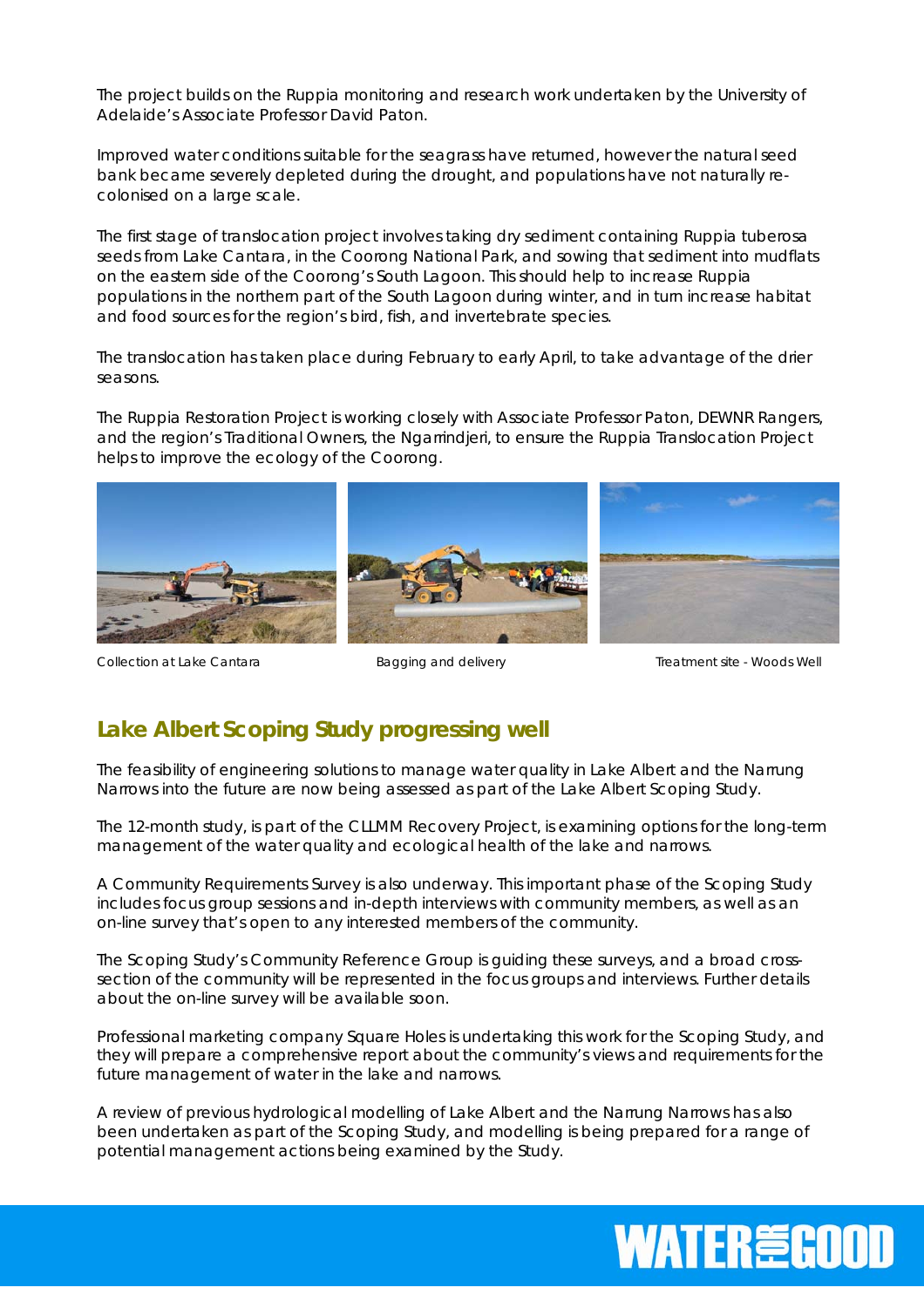For further information about the Lake Albert Scoping Study, contact Andrew Dawes at the Meningie Lakes Hub on (08) 8575 1830.

### **Native plants regenerate at Aleppo pine removal site**

Native plant species have started to naturally regenerate at an Aleppo pine removal site at Meningie.

The pest trees were removed last year as part of an Aleppo pine control program around Meningie, which is being undertaken collaboratively by the Coorong District Council and the CLLMM Recovery Project.

The removal was the first stage of a project aimed at transforming the Meningie site from one dominated by the invasive pines to a natural setting with a variety of local native plants.

Project Managers Ben Shepherd and Sacha Jellinek, from the CLLMM Recovery Project, say the natural regeneration of native plants is an excellent result, as it's notoriously difficult to restore native vegetation in weed infested areas. "This is especially true at sites where introduced plants (such as mature pines) have existed there for decades," say Ben and Sacha.

"However, soon after the Aleppo pines were removed from the site at the southern corner of Meningie, many native plants began to regenerate.



The re-emergence of the native plants is important because they play a critical role in the landscape by providing food and shelter for native animals, stabilising the soil, and acting as a natural air and water filter

Some of the native plants regenerating include Bitter Bush (*Adriana quadripartite*), Prickly Wattle (*Acacia paradoxa*),

and Golden Wattle (*Acacia pycnantha*) – which is Australia's national floral emblem.

The Restoration Program is growing plants for the site, however some of the plants that are regenerating naturally are difficult to grow and are unable to be propagated, including two species of Guinea Flower (*Hibbertia sp.*) and Mat-rush (*Lomandra sp.*).

Aleppo pines are aggressive invaders of roadsides, pastures, and native bushland, and drop needles which can form a thick carpet over the ground through which nothing else can germinate and grow.

The regeneration shows just how resilient native plants can be.

Michael Vivian from the Coorong District Council reports that "in the last 12 months alone over 3000 small to medium sized Aleppo pines have been removed from the bush land surrounding